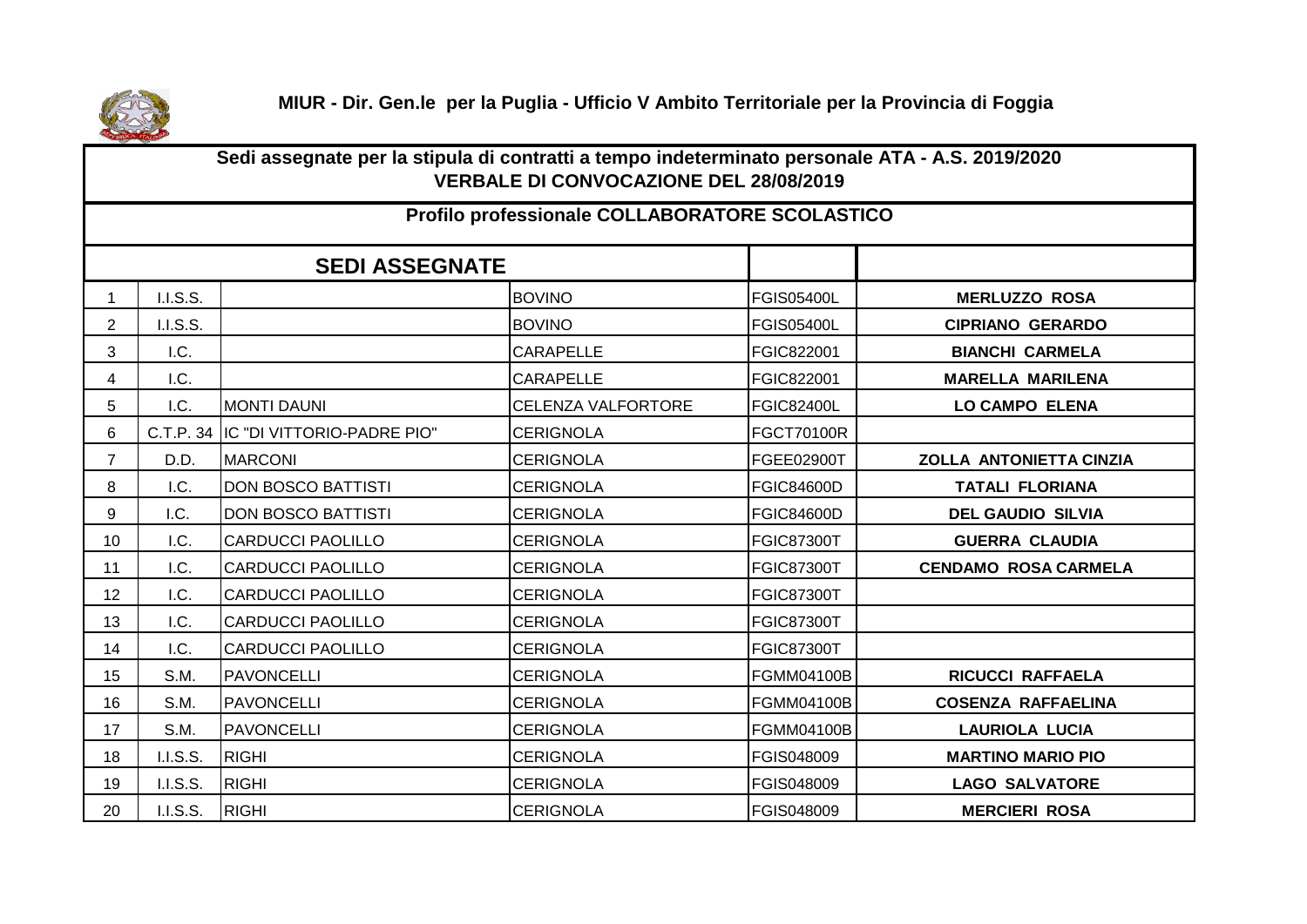| 21 | I.I.S.S.        | <b>RIGHI</b>                     | <b>CERIGNOLA</b>     | FGIS048009        | <b>COLUCCI MARIA CARMELA</b>    |
|----|-----------------|----------------------------------|----------------------|-------------------|---------------------------------|
| 22 | I.I.S.S.        | <b>RIGHI</b>                     | <b>CERIGNOLA</b>     | <b>FGIS048009</b> |                                 |
| 23 | <b>I.I.S.S.</b> | <b>RIGHI</b>                     | <b>CERIGNOLA</b>     | FGIS048009        |                                 |
| 24 | I.I.S.S.        | <b>RIGHI</b>                     | <b>CERIGNOLA</b>     | FGIS048009        |                                 |
| 25 | <b>LICEO</b>    | ZINGARELLI-SACRO CUORE           | <b>CERIGNOLA</b>     | FGPC180008        | <b>MURGANO CARLO ANTONIO</b>    |
| 26 | <b>LICEO</b>    | ZINGARELLI-SACRO CUORE           | <b>CERIGNOLA</b>     | FGPC180008        | <b>MAGALDI FRANCESCA</b>        |
| 27 | <b>LICEO</b>    | ZINGARELLI-SACRO CUORE           | <b>CERIGNOLA</b>     | FGPC180008        | PROVENZA COSTANZA               |
| 28 | I.T.C.          | <b>ALIGHIERI</b>                 | <b>CERIGNOLA</b>     | FGTD02000P        | <b>RUSSO ANTONIETTA</b>         |
| 29 | I.T.C.          | <b>ALIGHIERI</b>                 | <b>CERIGNOLA</b>     | <b>FGTD02000P</b> | <b>ALBOREA ANGELA</b>           |
| 30 | I.C.            | DE AMICIS-PIO XII°               | <b>FOGGIA</b>        | <b>FGIC86000Q</b> | <b>BRUNO MICHELE GIANLUCA</b>   |
| 31 | I.C.            | DE AMICIS-PIO XII°               | <b>FOGGIA</b>        | FGIC86000Q        | <b>ZICCARDI ANNA</b>            |
| 32 | D.D.            | <b>VITTORIO VENETO</b>           | <b>ORTA NOVA</b>     | FGEE06000T        | <b>BATTISTA ALFONSO</b>         |
| 33 | D.D.            | <b>VITTORIO VENETO</b>           | <b>ORTA NOVA</b>     | FGEE06000T        | <b>CASTELLANO CARMELA</b>       |
| 34 | D.D.            | <b>VITTORIO VENETO</b>           | ORTA NOVA            | <b>FGEE06000T</b> | <b>SCARANO LUIGIA GAETANA</b>   |
| 35 | D.D.            | <b>VITTORIO VENETO</b>           | <b>ORTA NOVA</b>     | FGEE06000T        | DI BELLO STEFANIA CONCETTA      |
| 36 | D.D.            | <b>VITTORIO VENETO</b>           | <b>ORTA NOVA</b>     | FGEE06000T        | <b>VIGILANTE FILOMENA</b>       |
| 37 | I.C.            | <b>GIORDANI DE SANCTIS</b>       | <b>MANFREDONIA</b>   | FGIC864003        | <b>TROTTA LIBERA</b>            |
| 38 | I.I.S.S.        | <b>LIBETTA</b>                   | <b>PESCHICI</b>      | <b>FGIS05800X</b> | <b>LAVELLA VINCENZO ANTONIO</b> |
| 39 | I.C.            | <b>DE AMICIS</b>                 | SAN FERDINANDO DI P. | <b>FGIC855008</b> | <b>MAZZONE MARIA</b>            |
| 40 | I.I.S.S.        | <b>DELL'AQUILA - STAFFA</b>      | SAN FERDINANDO DI P. | FGIS023001        | <b>LUCIANO ILENIA</b>           |
| 41 | I.I.S.S.        | <b>DELL'AQUILA - STAFFA</b>      | SAN FERDINANDO DI P. | FGIS023001        | <b>MITOLI MARIANGELA</b>        |
| 42 |                 | C.T.P. 26 I.T.E. FRACCACRETA     | <b>SAN SEVERO</b>    | FGCT704008        | <b>CIACCA CATERINA</b>          |
| 43 | D.D.            | I <sup>°</sup> CIRCOLO DE AMICIS | <b>SAN SEVERO</b>    | FGEE112009        | <b>AGOSTINELLI FILOMENA</b>     |
| 44 | I.I.S.S.        | DI SANGRO MINUZIANO ALBERTI      | <b>SAN SEVERO</b>    | <b>FGIS03700V</b> | LACASELLA ANNAMARIA             |
| 45 | I.I.S.S.        | DI SANGRO-MINUZIANO-ALBERTI      | <b>SAN SEVERO</b>    | FGIS03700V        | <b>NAPOLITANO IDA</b>           |
| 46 | <b>LICEO</b>    | <b>RISPOLI-TONDI</b>             | <b>SAN SEVERO</b>    | FGPS210002        | <b>LOMBARDI CARLO</b>           |
| 47 | I.C.            | GIOVANNI PAOLO II°               | <b>SERRACAPRIOLA</b> | <b>FGIC83600V</b> | <b>IANNO ANNA MARIA</b>         |